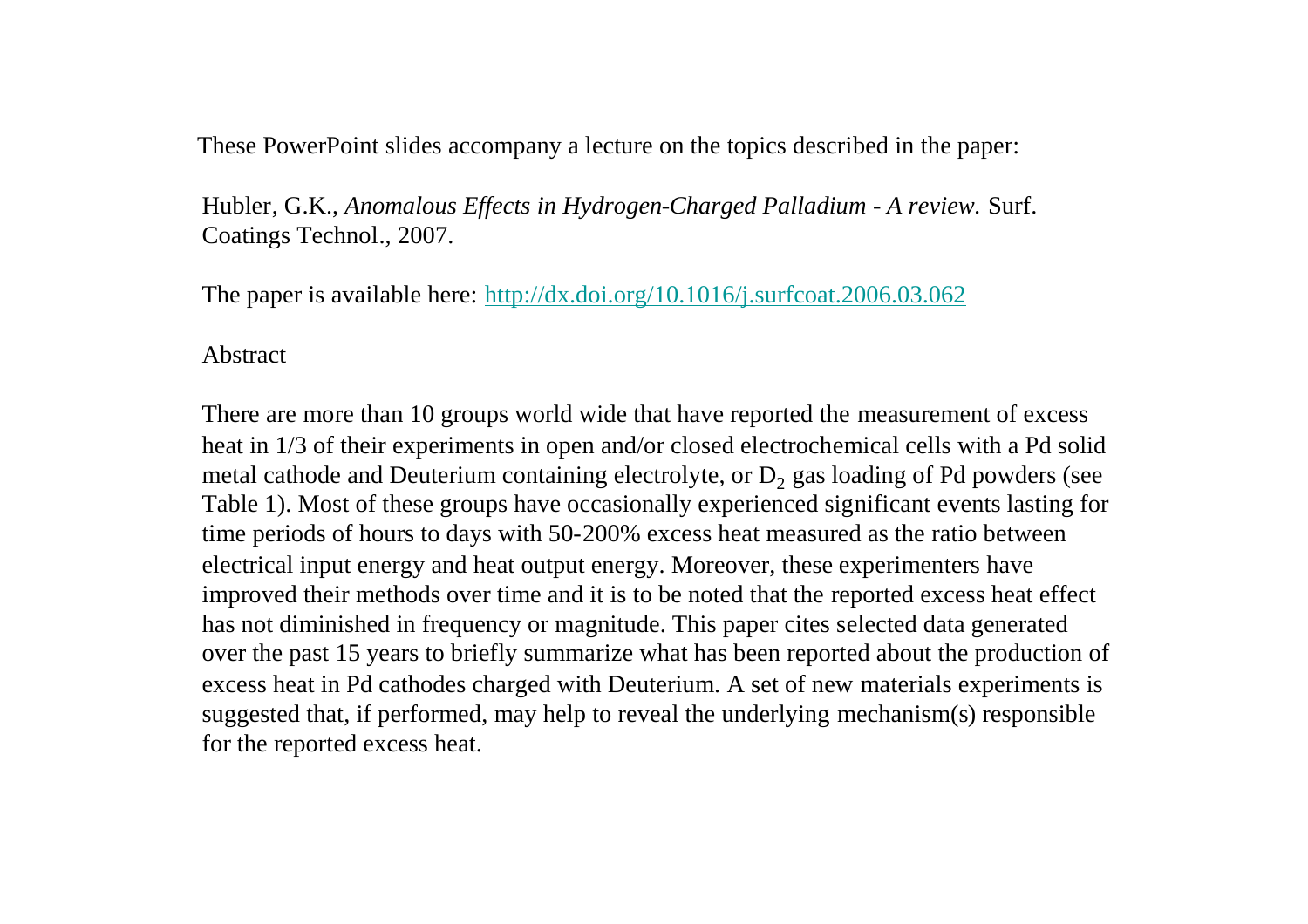### **The Status of Anomalous Effects in Hydrogen Loaded Palladium**



Graham Hubler

US Naval Research Laboratory

Washington, DC 200375 USA

### **Outline**

• 1-vu-graph summary of activity in anomalous effects in Pd-H, Pd-D materials systems

- History and facts of excess heat
- Suggested experiments
- Summary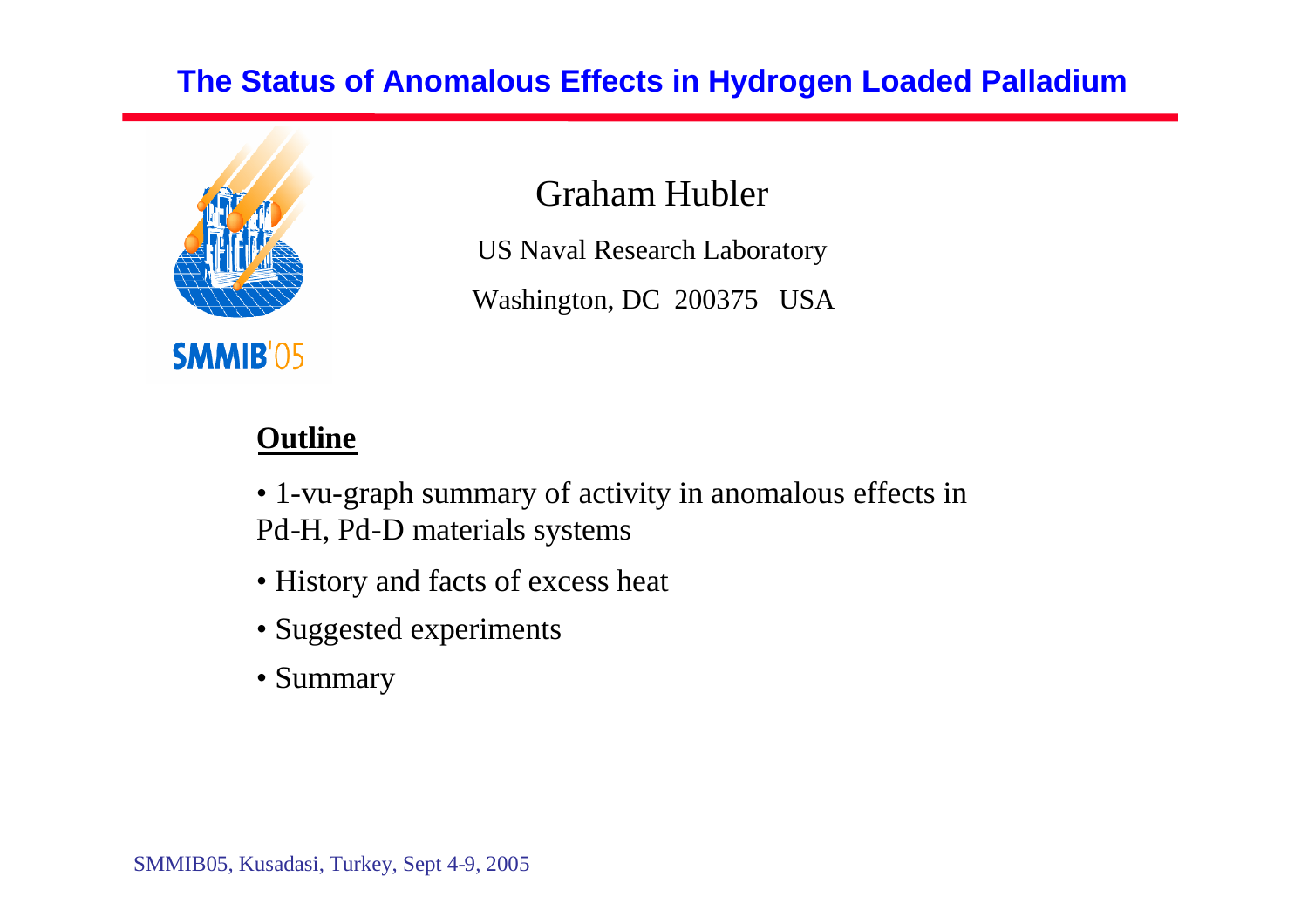#### **Summary of Anomalous Effects in PdH & PdD**



Implausibility to Community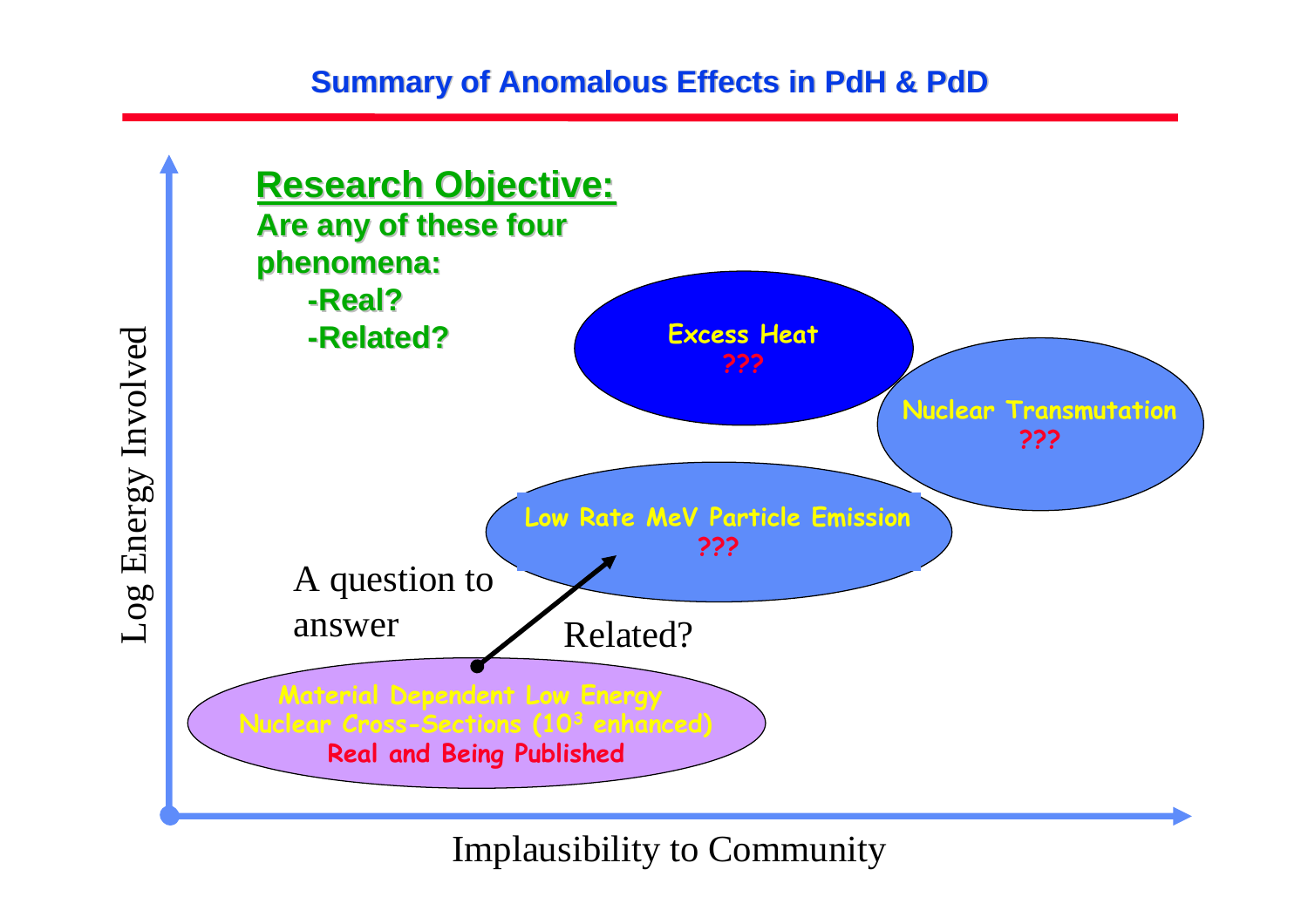# **Schematic of Fleishmann-Pons Cell**

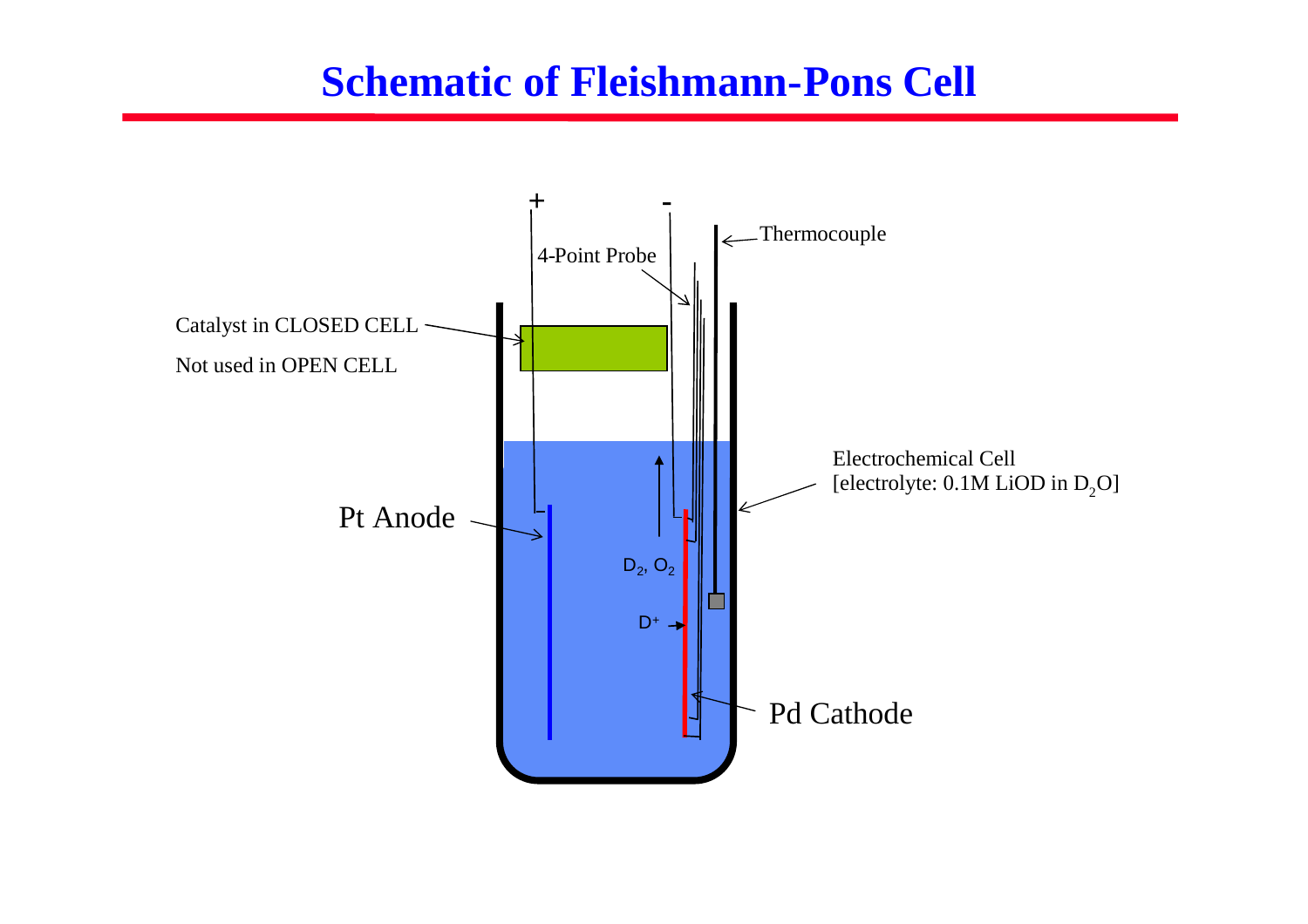## **Conditions developed over a period of 15 years**

#### **Facts:**

**>10 groups can produce ~20% excess heat ~30% of time in open and/or closed cells Many groups have occasional runs with 100-2500% excess heat**

**Conditions (necessary but not sufficient): High D Loading (x > 0.90; PdD<sup>x</sup> ) High electrical current (~250 mA/cm<sup>2</sup>) Imposed D flux Dynamic trigger (** $\Delta T$ **,**  $\Delta I$ **,**  $\Delta D$  **flow, laser)**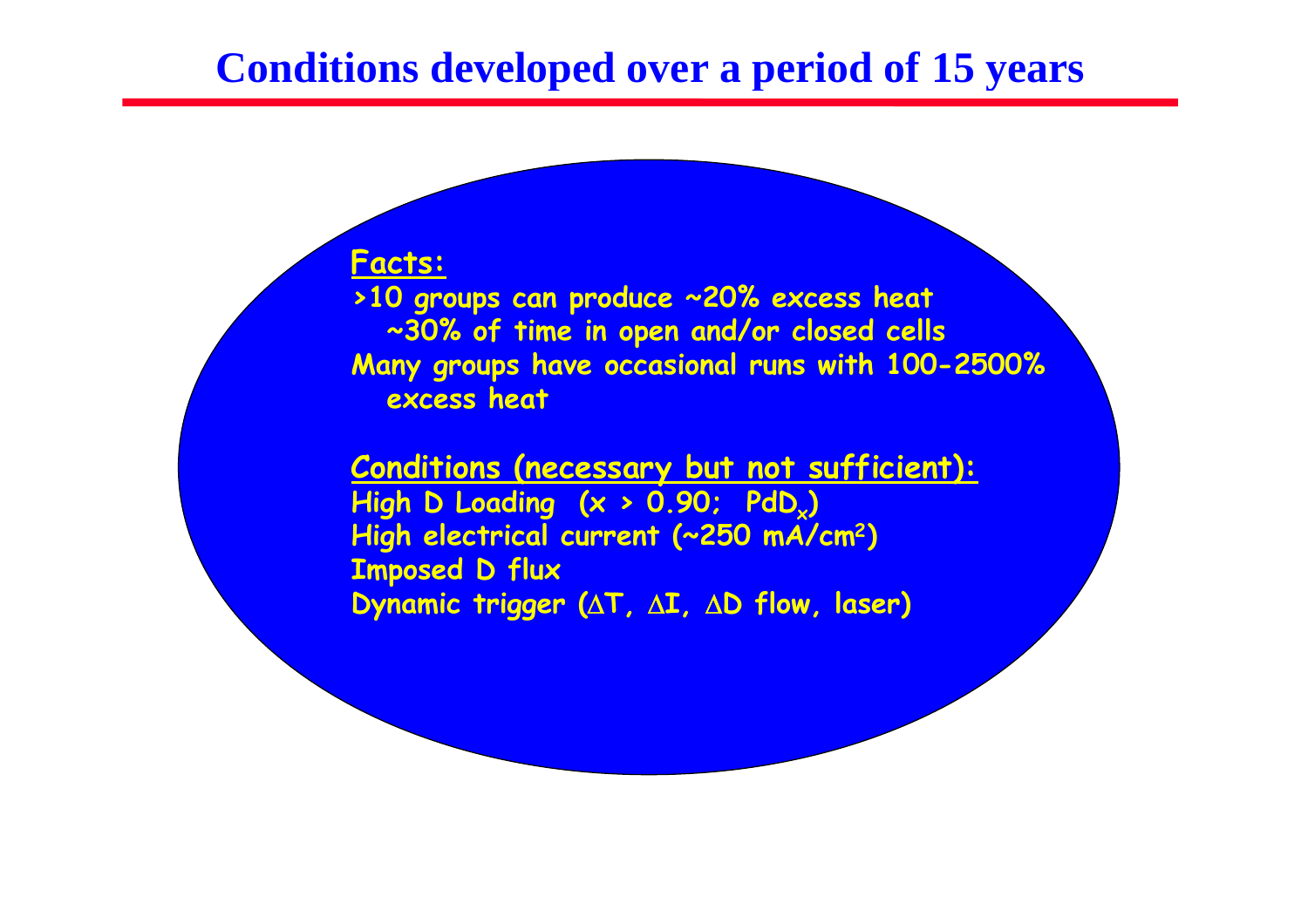## **Additional Emerging Systematic Trends**



Heat production may be a surface or near surface phenomenon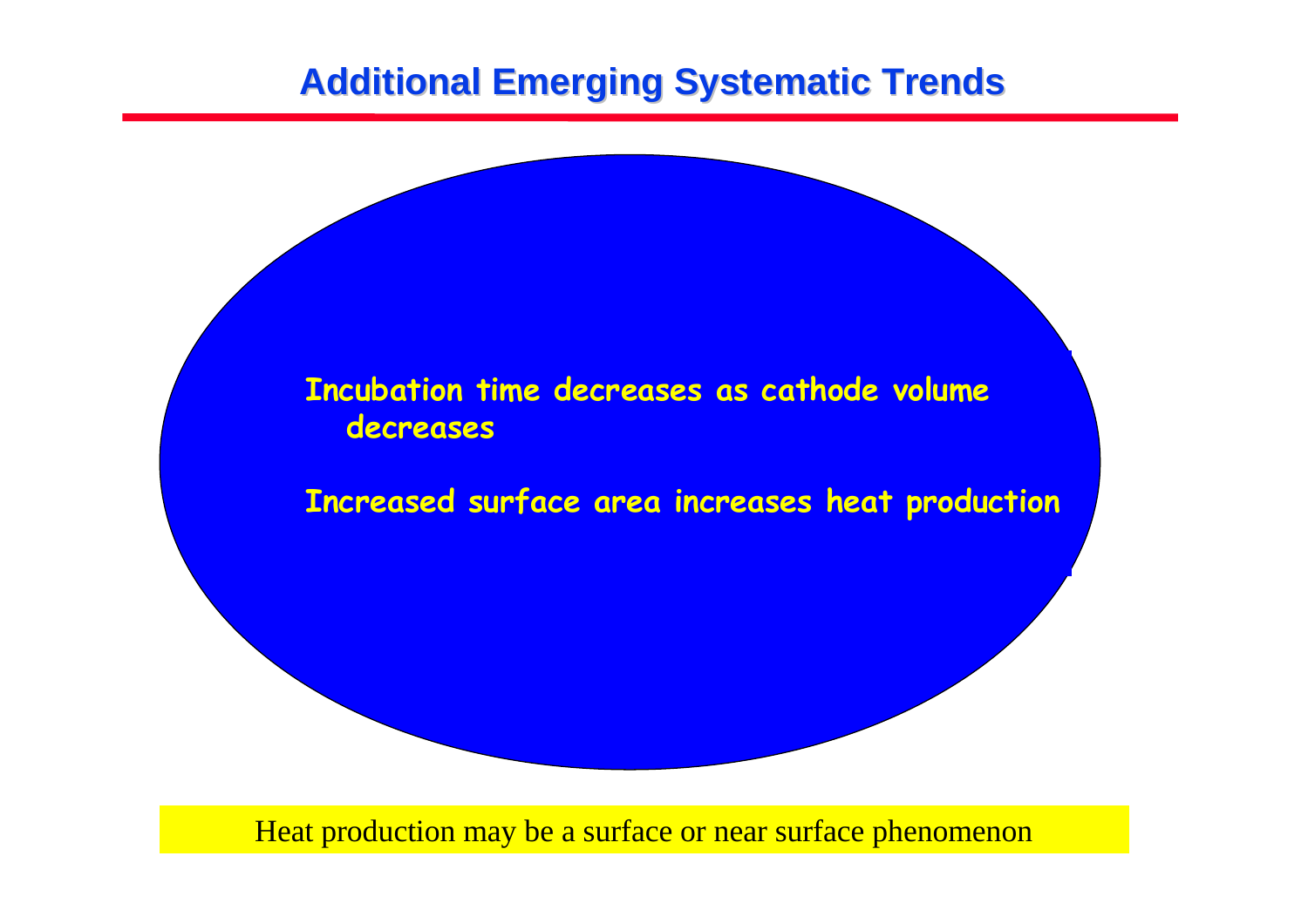#### **History - What Happened in 1989-1990? [after Fleishmann & Pons announcement]**



Most researchers never were able to achieve one of the necessary conditions to observe excess heat, that is, D loading of >0.90-0.95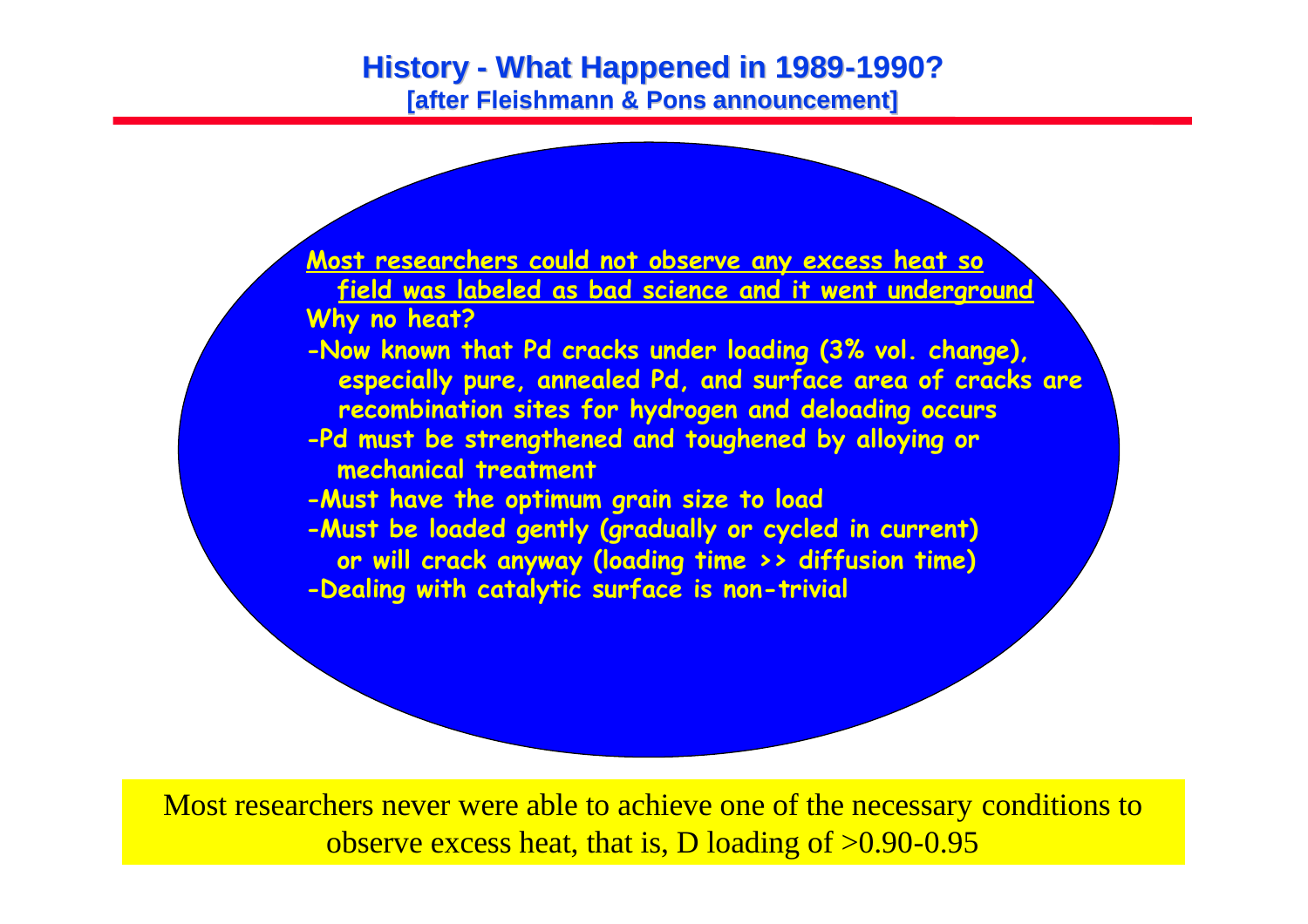# **Selected List of Laboratories Producing Excess Heat**

**Arata - University of Osaka, Japan Violante - ENEA, Rome, Italy Mizuno, Hokkaido University, Japan Lesin, Energetic Technology, LLC, Israel Dash - Portland State University, USA Swartz - Jet thermal Products, Inc., USA McKubre - SRI, USA Storms - Lattice Energy, Inc., USA LabA - Institutional censorship prevents disclosure LabB - Company decision not to disclose**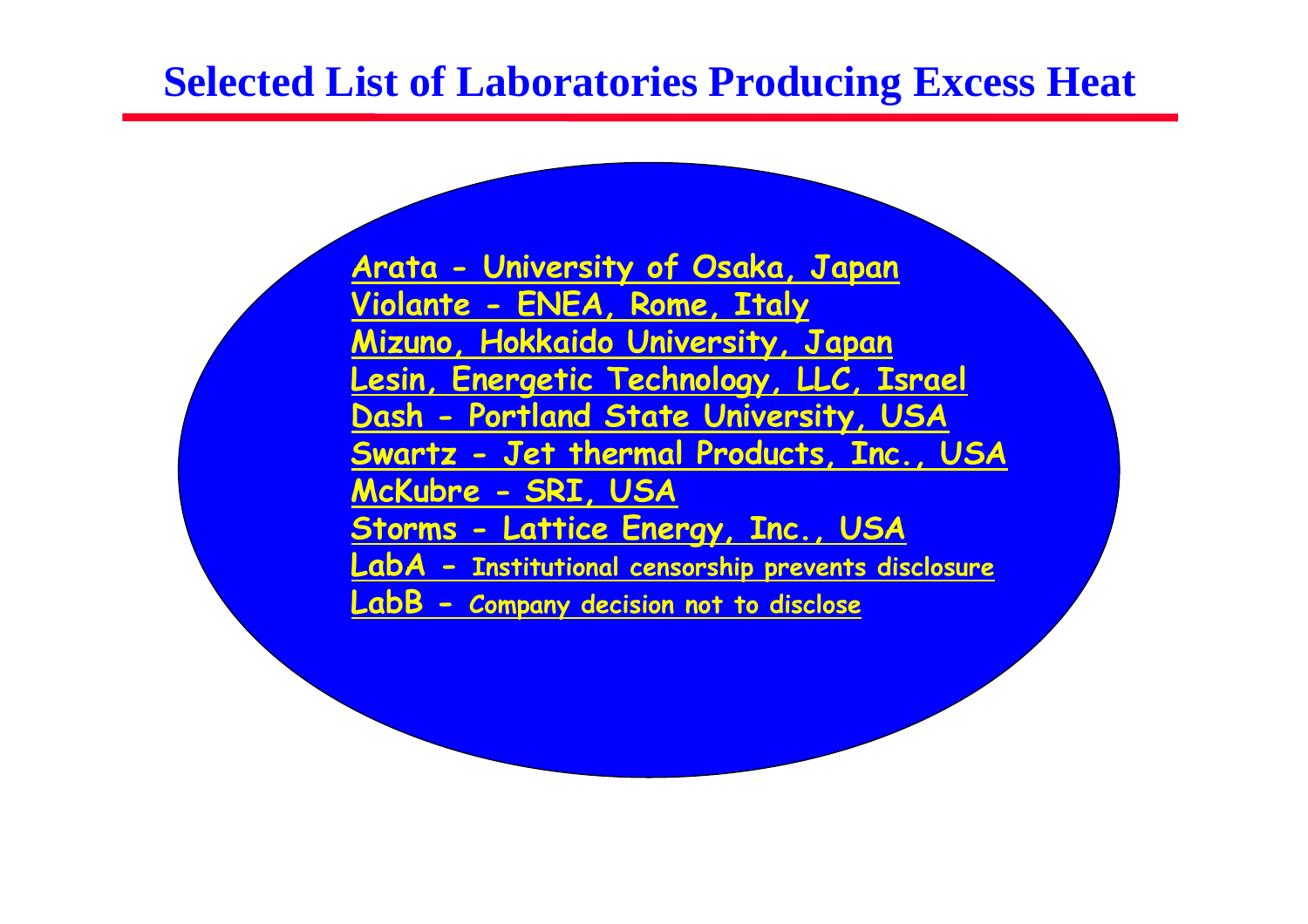## **Reference Experiments with Hydrogen at ENEA V. Violante et al.**



•Input and output energy & input power plot for a calibration experiment with  $H_2O$  0.1 M LiOH.

- •Calorimeter Sensitivity =  $\pm$  40 mW
- •Calorimeter Accuracy =  $\pm$  25 mW

V. Violante et al. ENEA

Rome, Italy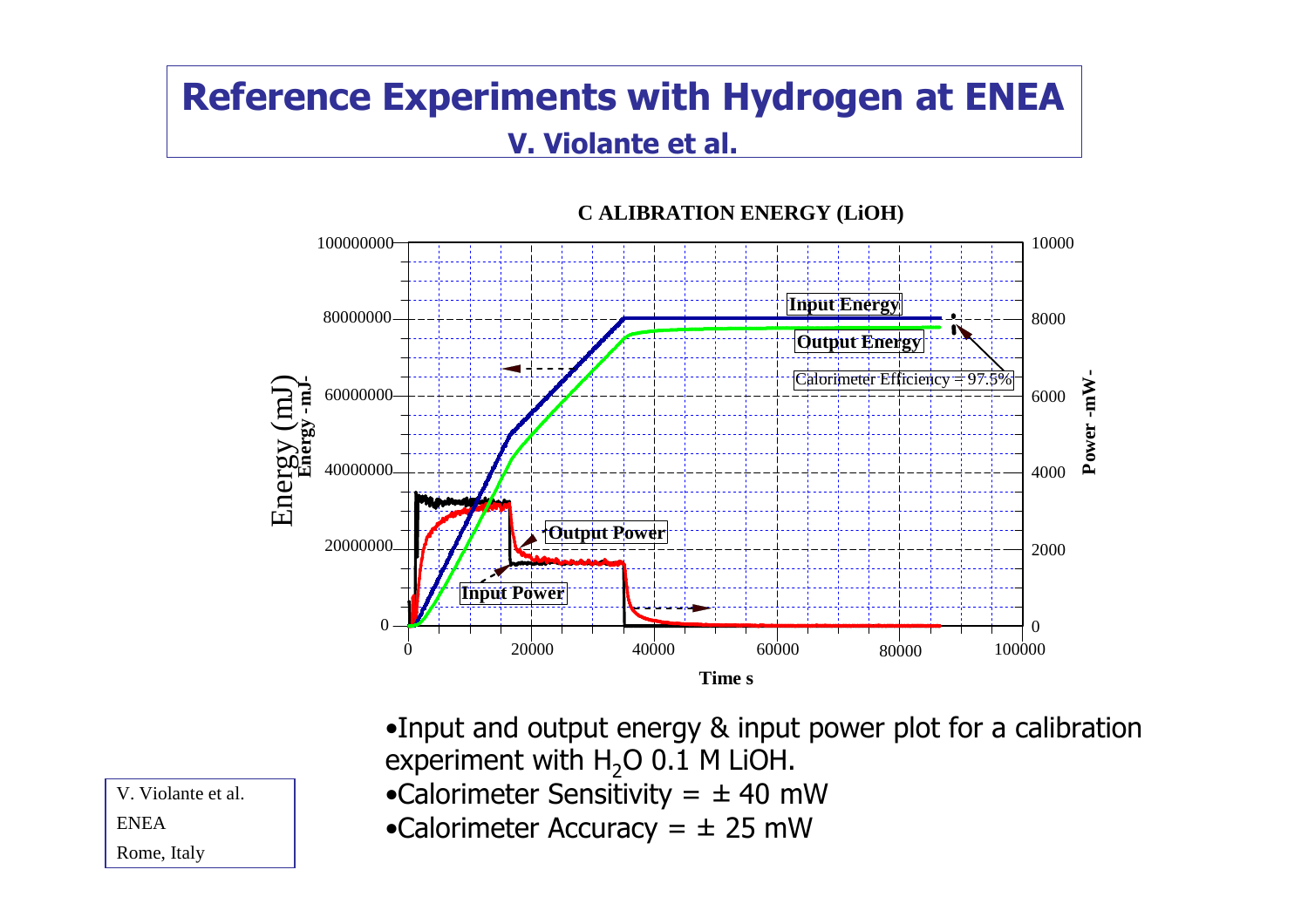## Excess of Power: Recent Experiments at ENEA (V. Violante, unpublished results)

#### Experiment C1



Time (s)

Experiment C1: excess of power vs time (45 KJ of produced energy)

V. Violante et al.

Rome, Italy

ENEA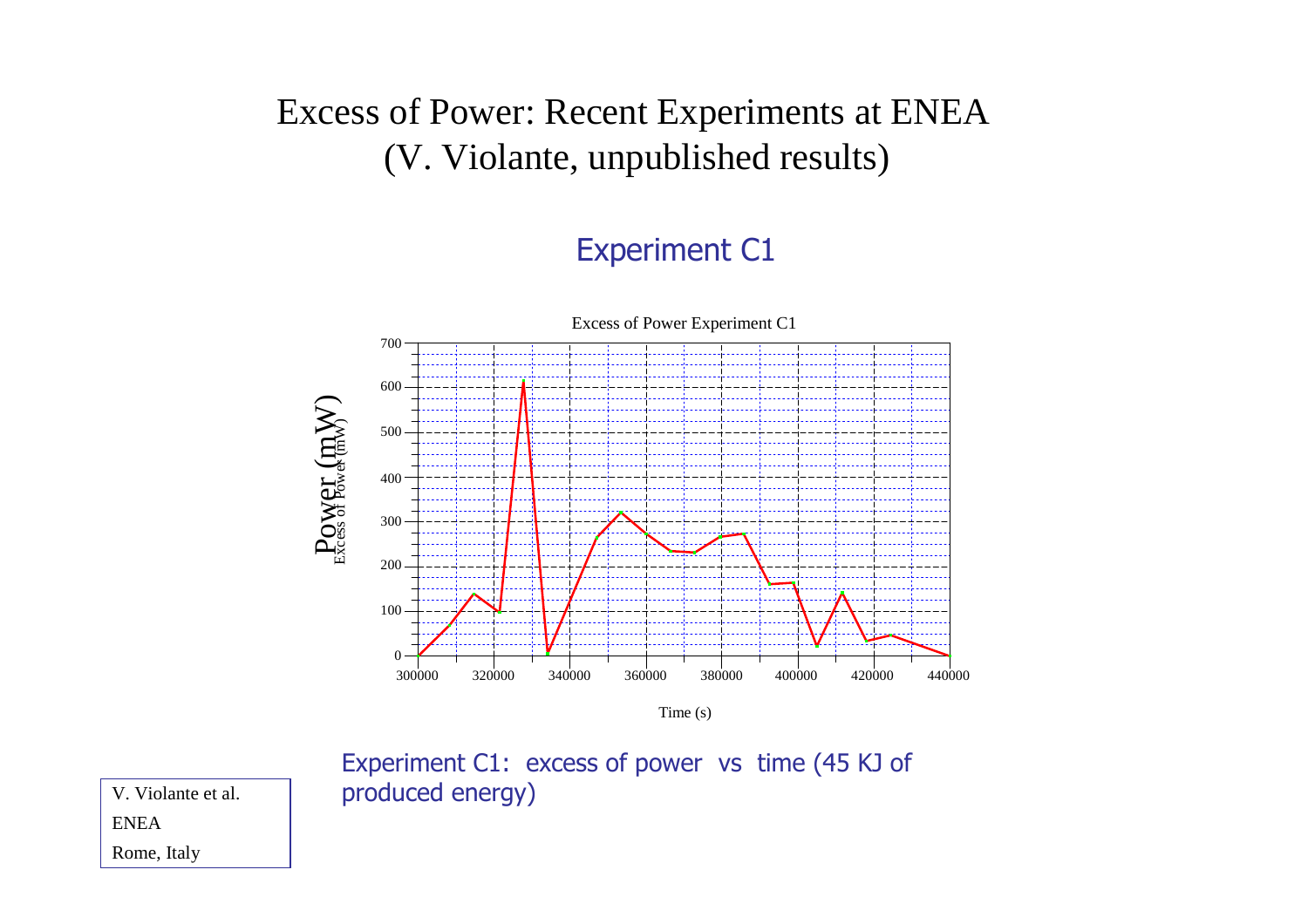### Experiment C3



V. Violante et al. **Excess of power and energy gain in C3 experiment.** 

ENEA

Rome, Italy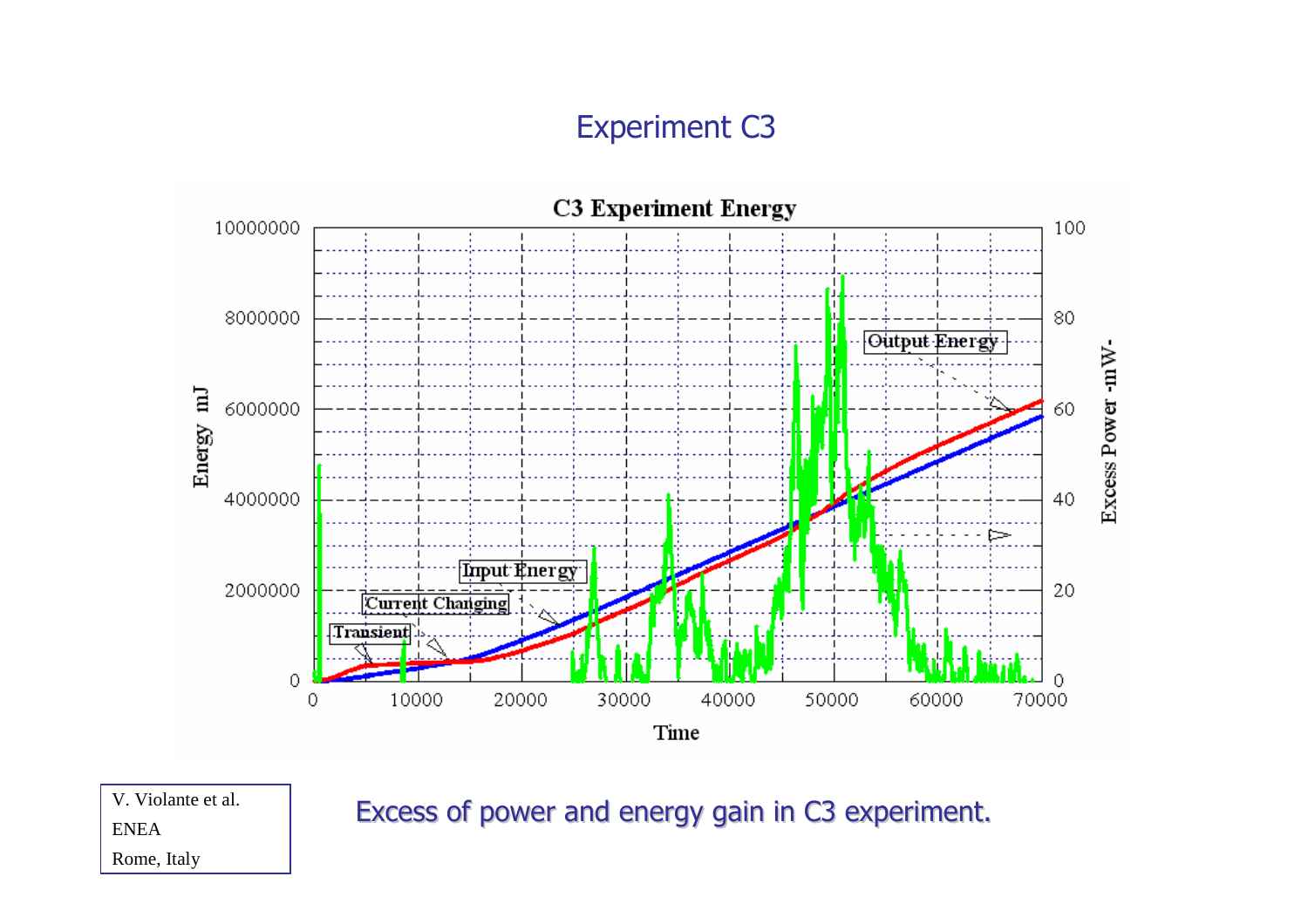# Energetics Technologies Ltd.



Tanya Zilov, Shaoul Lesin, Irving Dardik ET, Ltd. Omer, Israel

**Excess of Power at Energetics Ltd with ENEA Pd Foil [~2.25 Watts (+53%) for ~12 days, ~3 day incubation time]**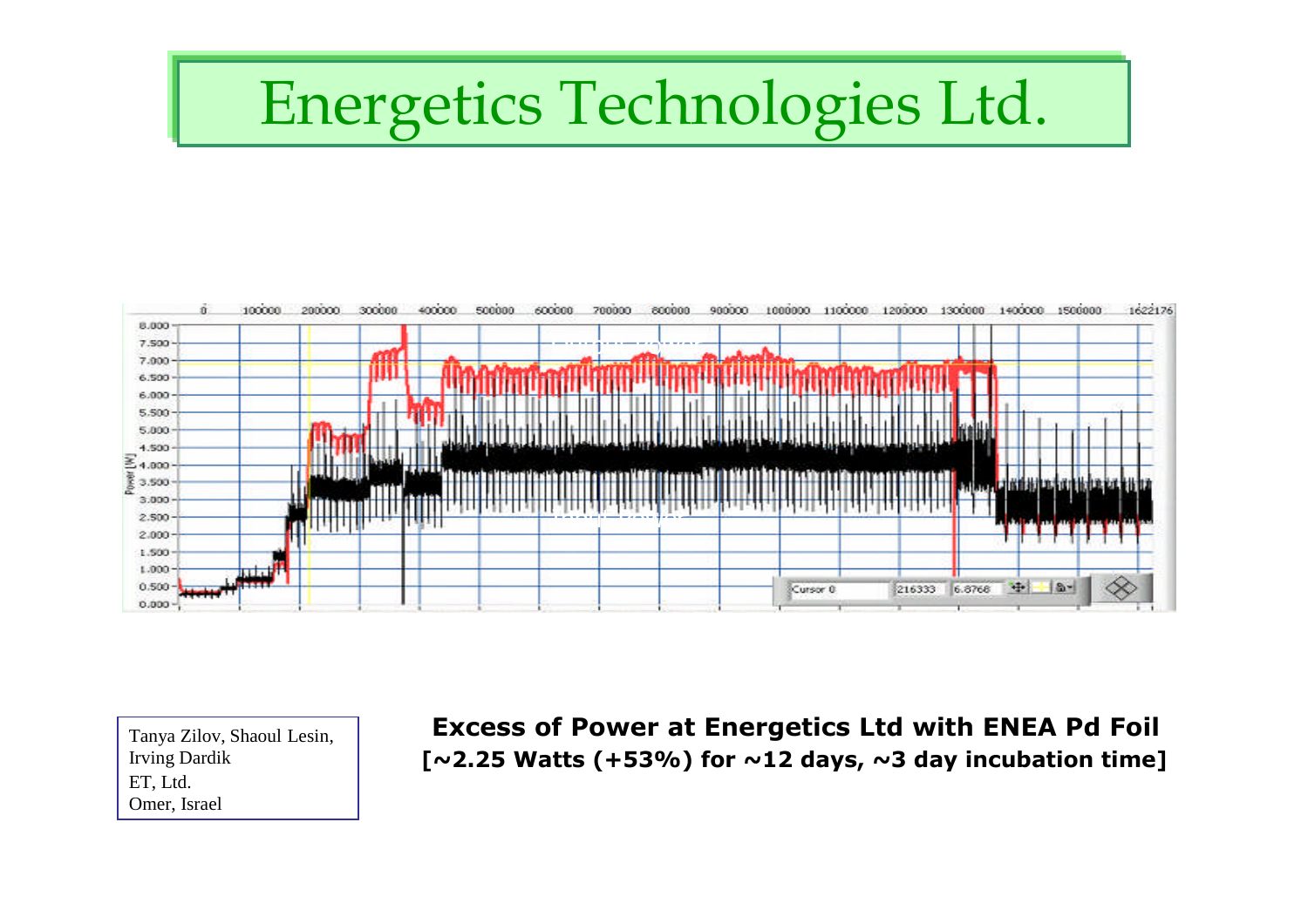# Energetics Technologies Ltd.



Tanya Zilov, Shaoul Lesin, Irving Dardik ET, Ltd. Omer, Israel

**Excess Power production from cell ETE-4-64 during 16 h (ENEA Pd foil)**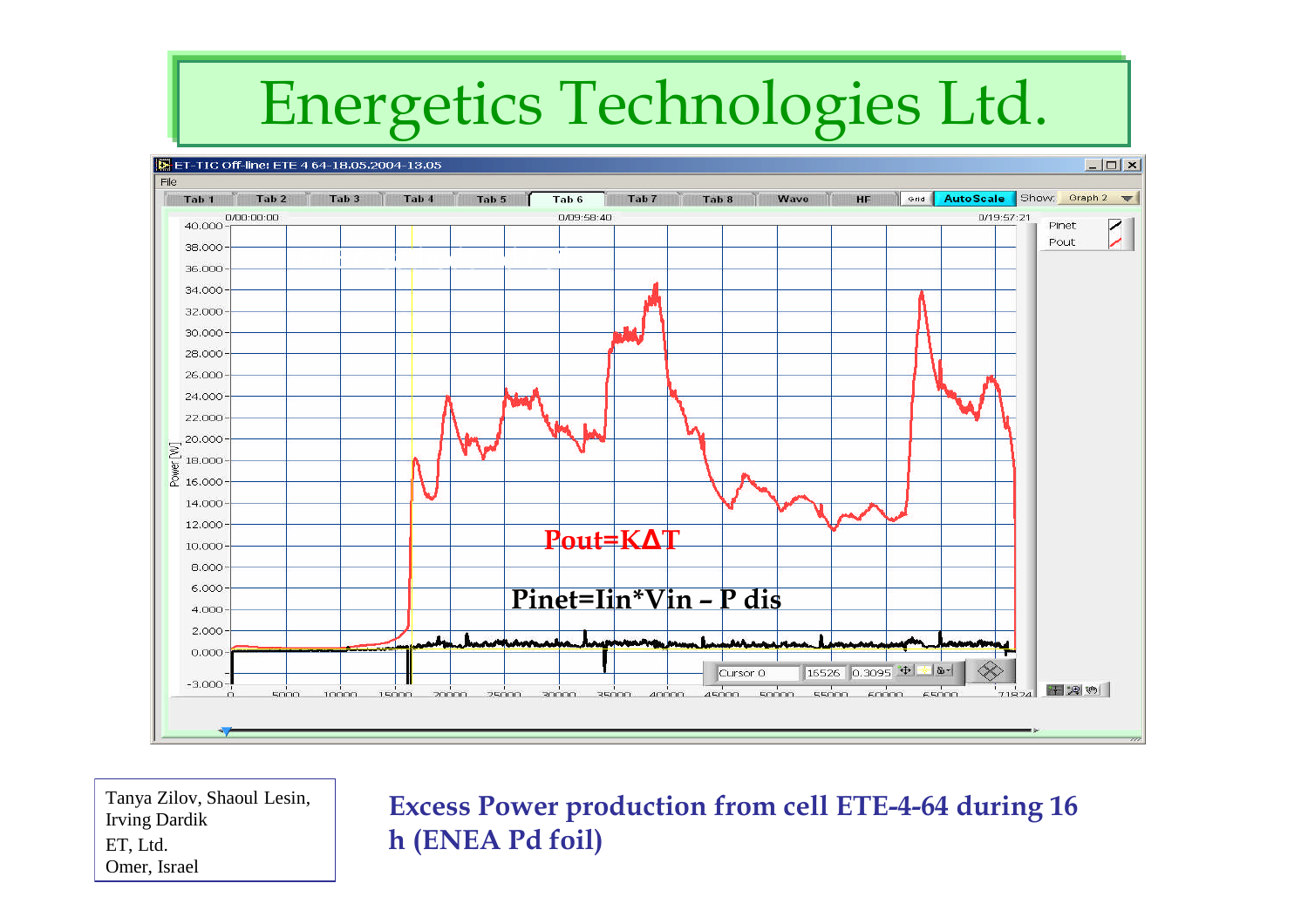## **Primary Criticisms of Excess Heat Results**

**-Energy stored by some as yet unknown but straightforward mechanism during long incubation times and then released (battery) -Excess heat due to recombination of oxygen and hydrogen in cell (battery) -Calorimeter is not calibrated correctly (experimental error) -Energy inventory not measured correctly (experimental error)**

Data on previous slides appear to refute these criticisms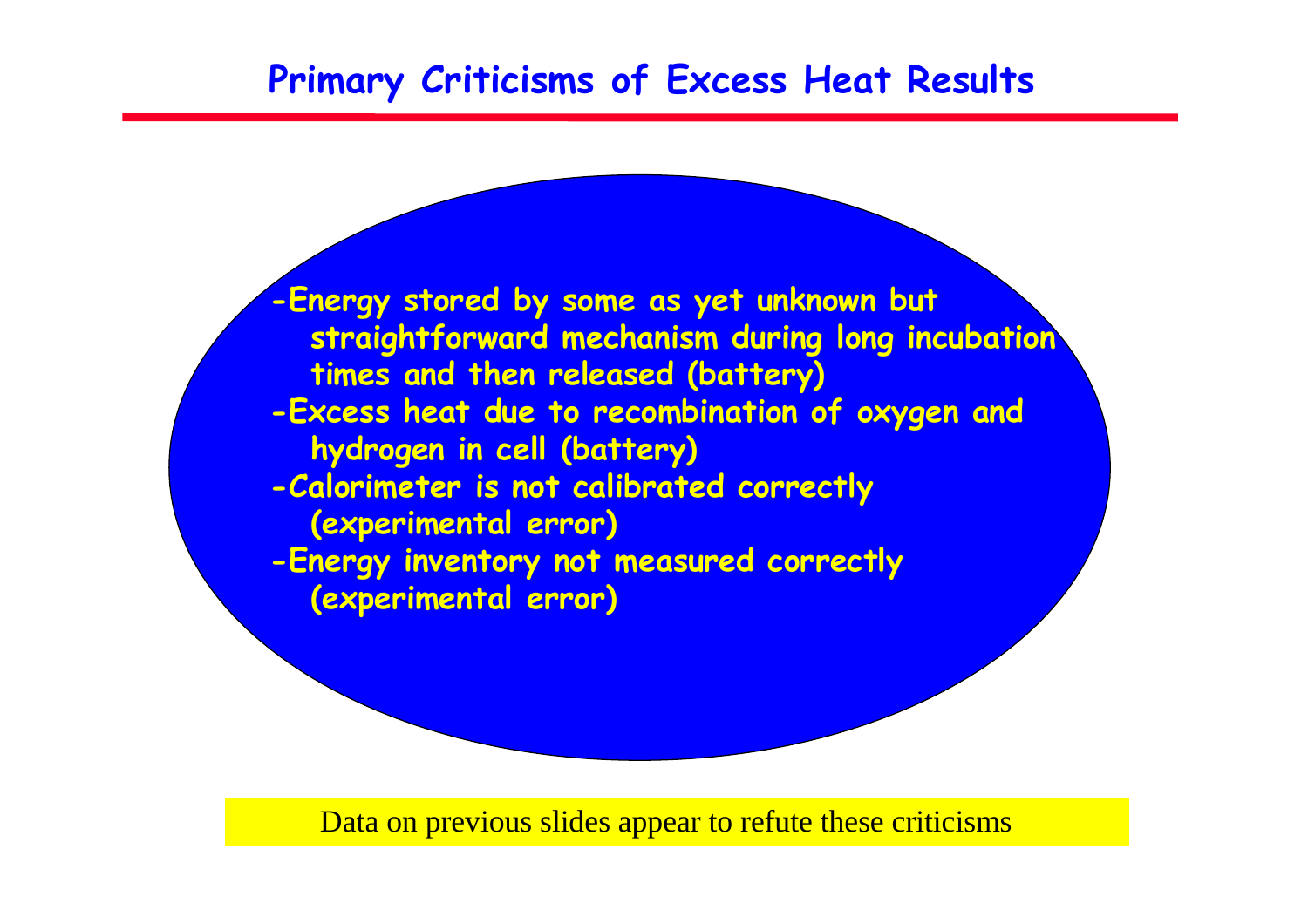# **Needed:**

**-Some materials science to get to:**

- **• Increase in repeatability (main reason this work is not published)**
- **• Increase in power production**
- **• Theory**

New, more innovative experiments might help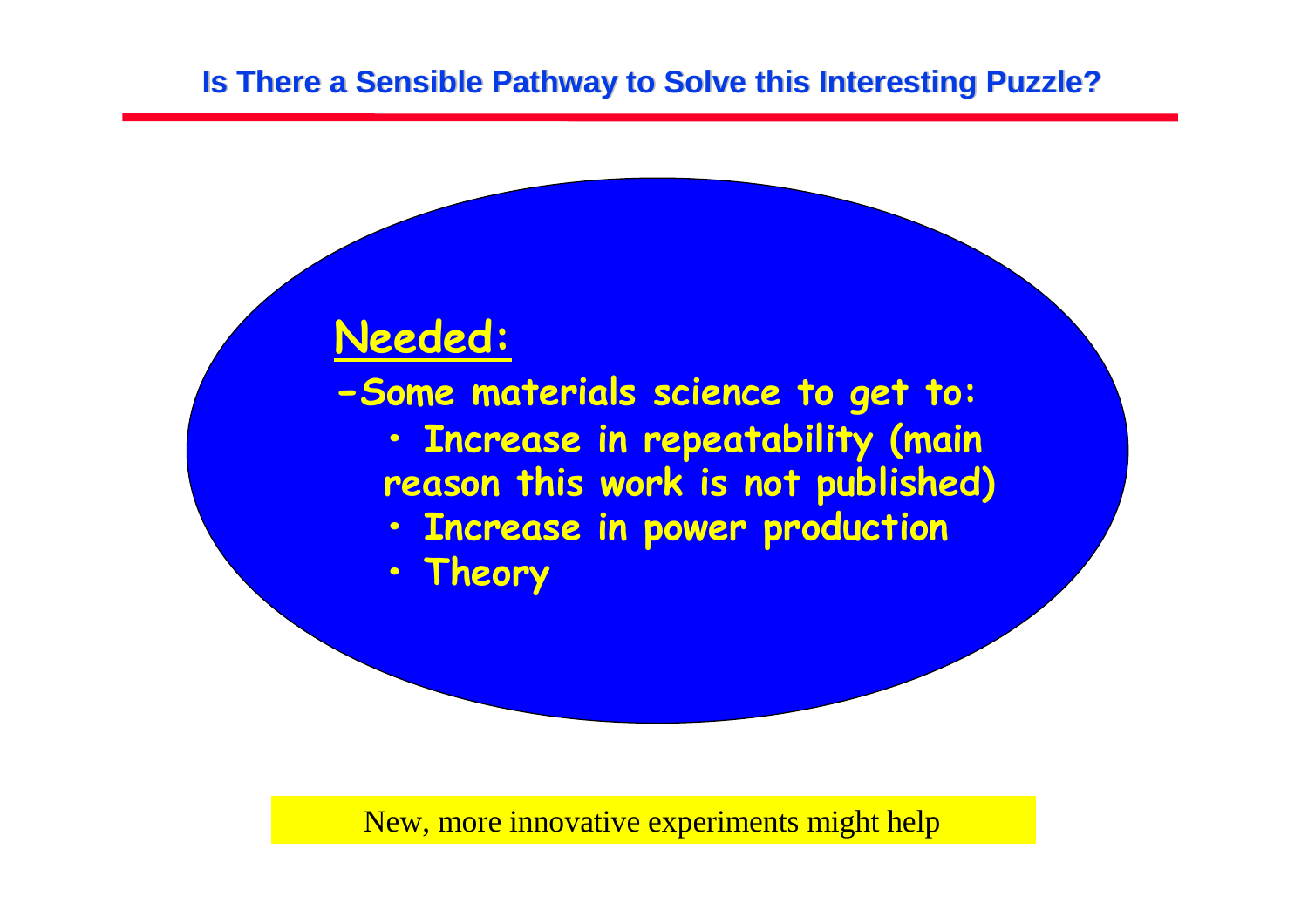#### • **EX SITU Experiment**

**-Detailed characterization of cathodes before and after excess heat**

**is produced**

**• In situ experiments are to be considered since electrochemical loading is the primary means to obtain this material in the highly loaded state**

**IN SITU Experiment Requirements**

**• Probes that can penetrate glass cell walls, the D20 in cell the and get to PdD<sup>x</sup> target**

**• Signal carriers that can emerge from the PdD<sup>x</sup> target, the D20 and cell walls and be detected**

**• This in situ requirement leaves us with the choices of:**

**-x-rays**

**-gamma rays**

**-neutrons**

**-certain lightwaves**

**-sensors in proximity to cathode**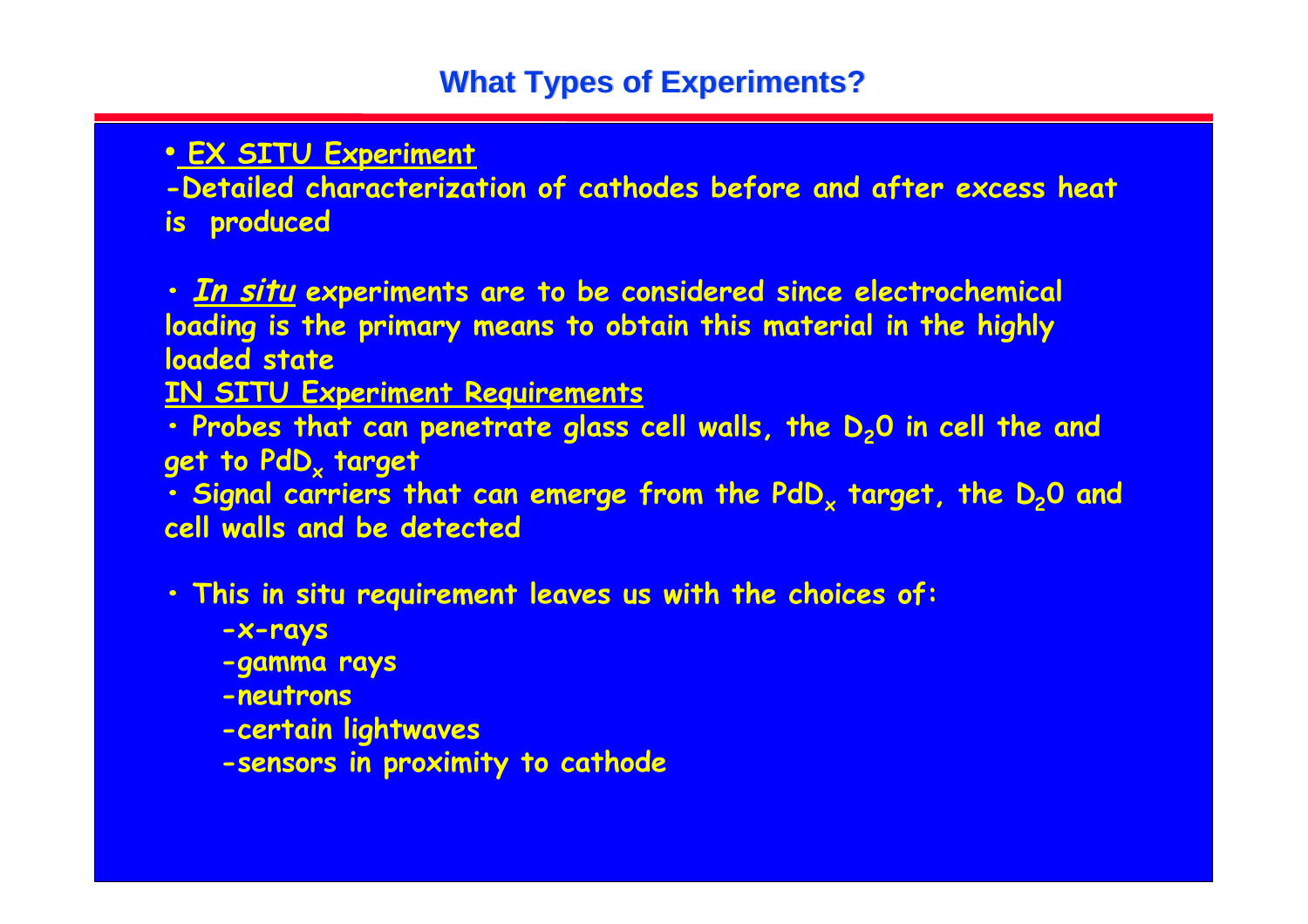### **Some Experiments Suggested by In-Situ Requirement**





What apparatus should be used?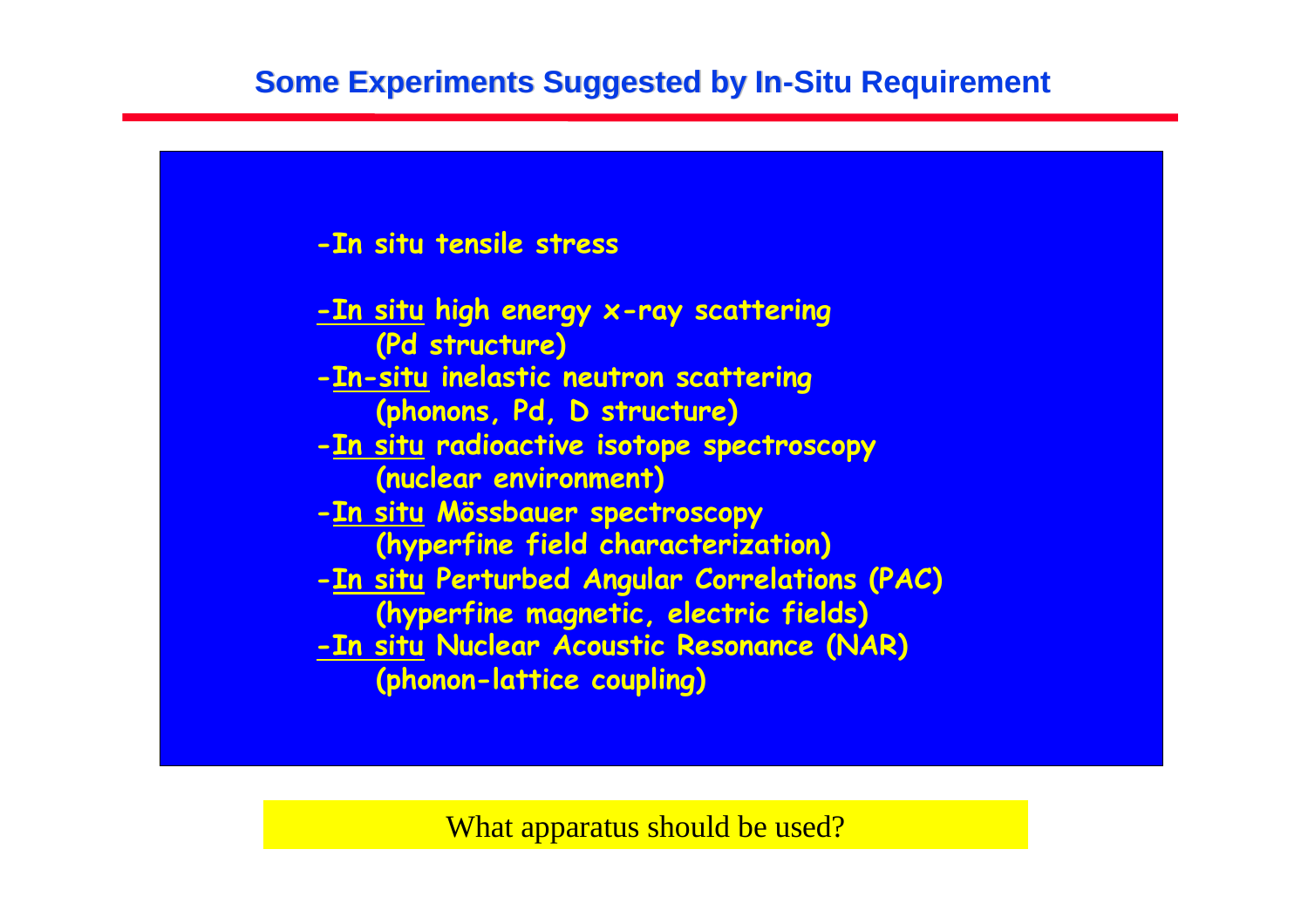#### **A Platform for Reproducible Experiments has Emerged**

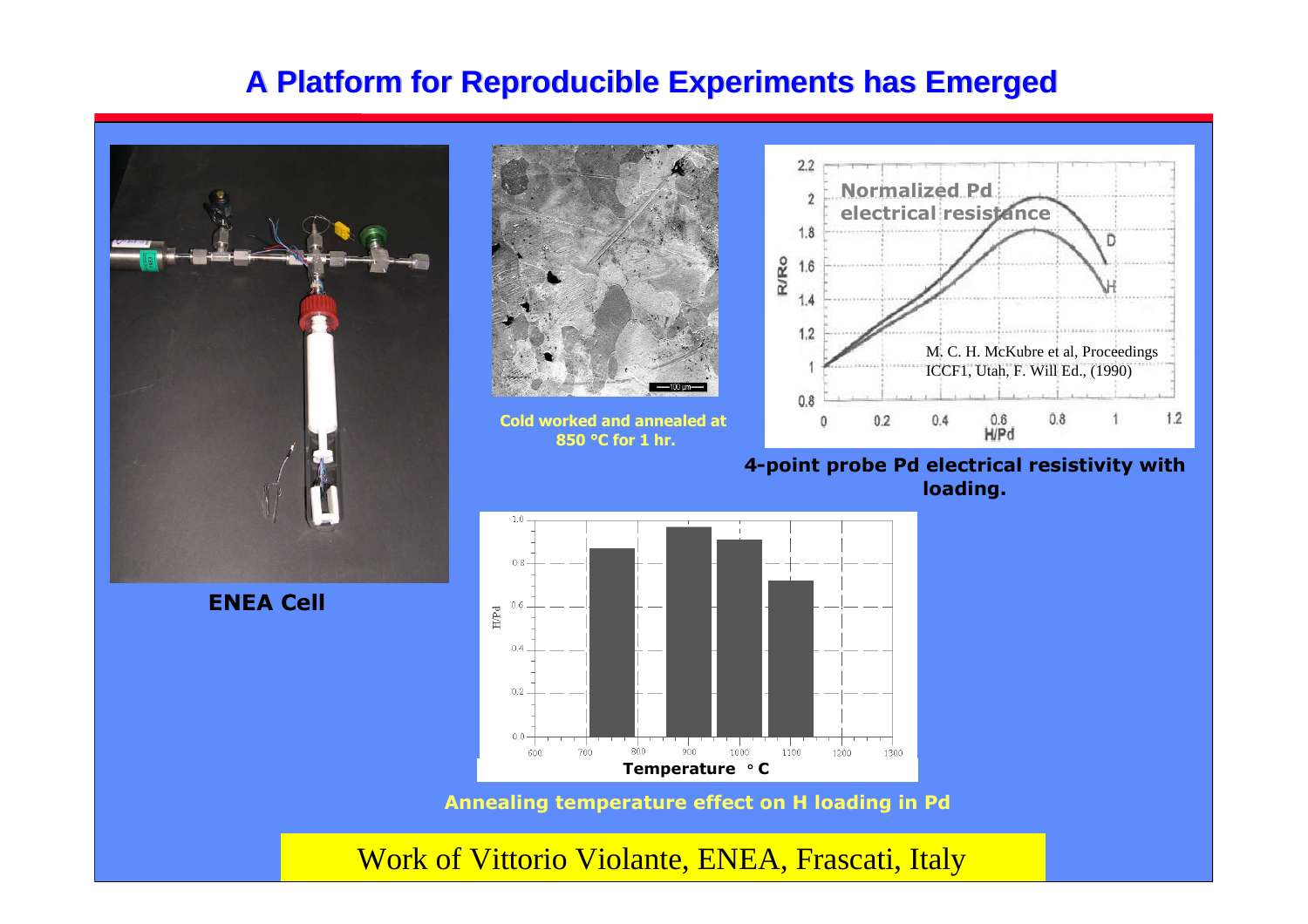# **Schematic of Fleishmann-Pons Cell**

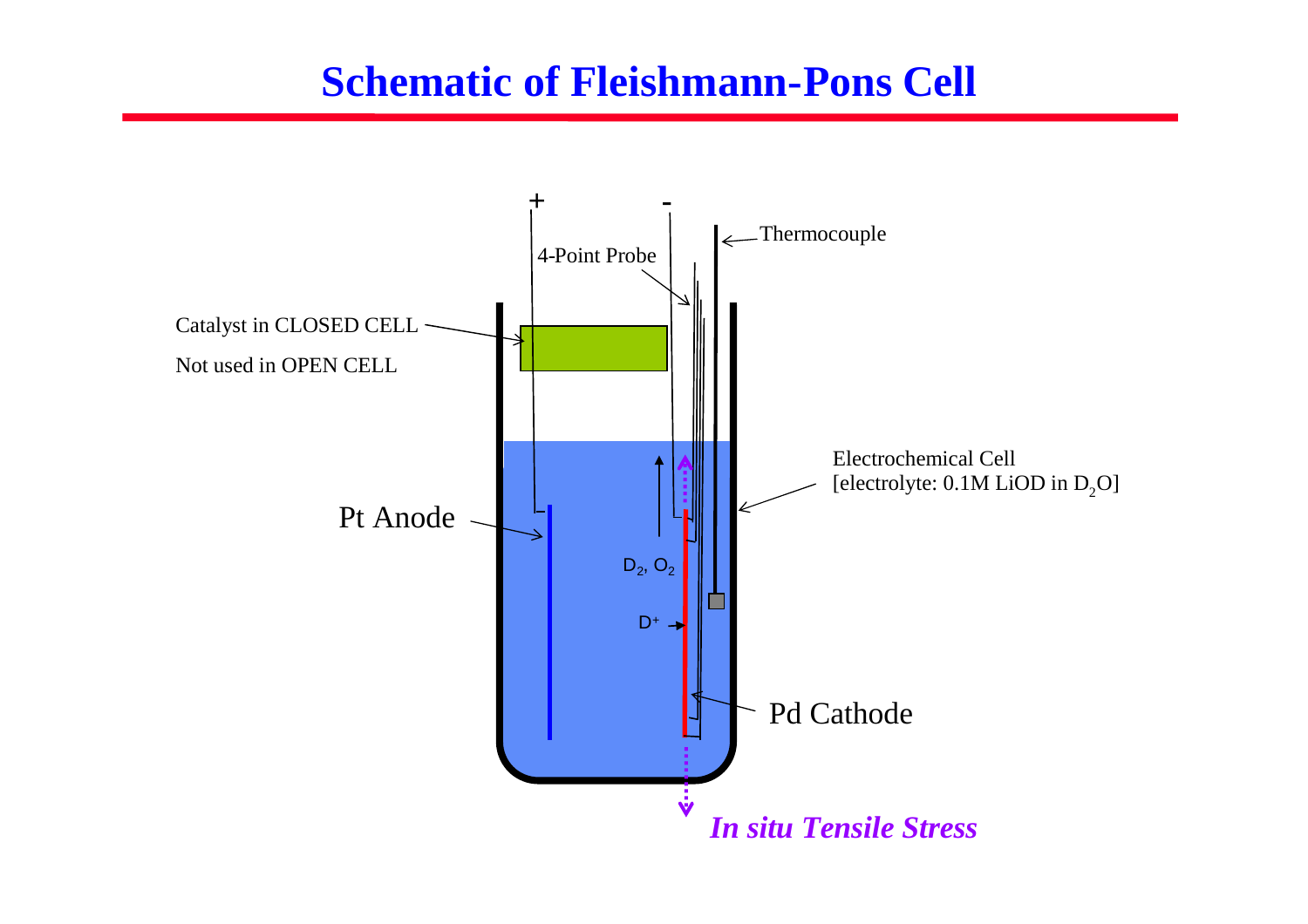# **In situ high energy x-ray scattering**





Goals: versus D loading,

- Characterize Pd sublattice structure of this highly unique material
- Stimulate with HeNe laser impingement to possibly stimulate excess heat condition

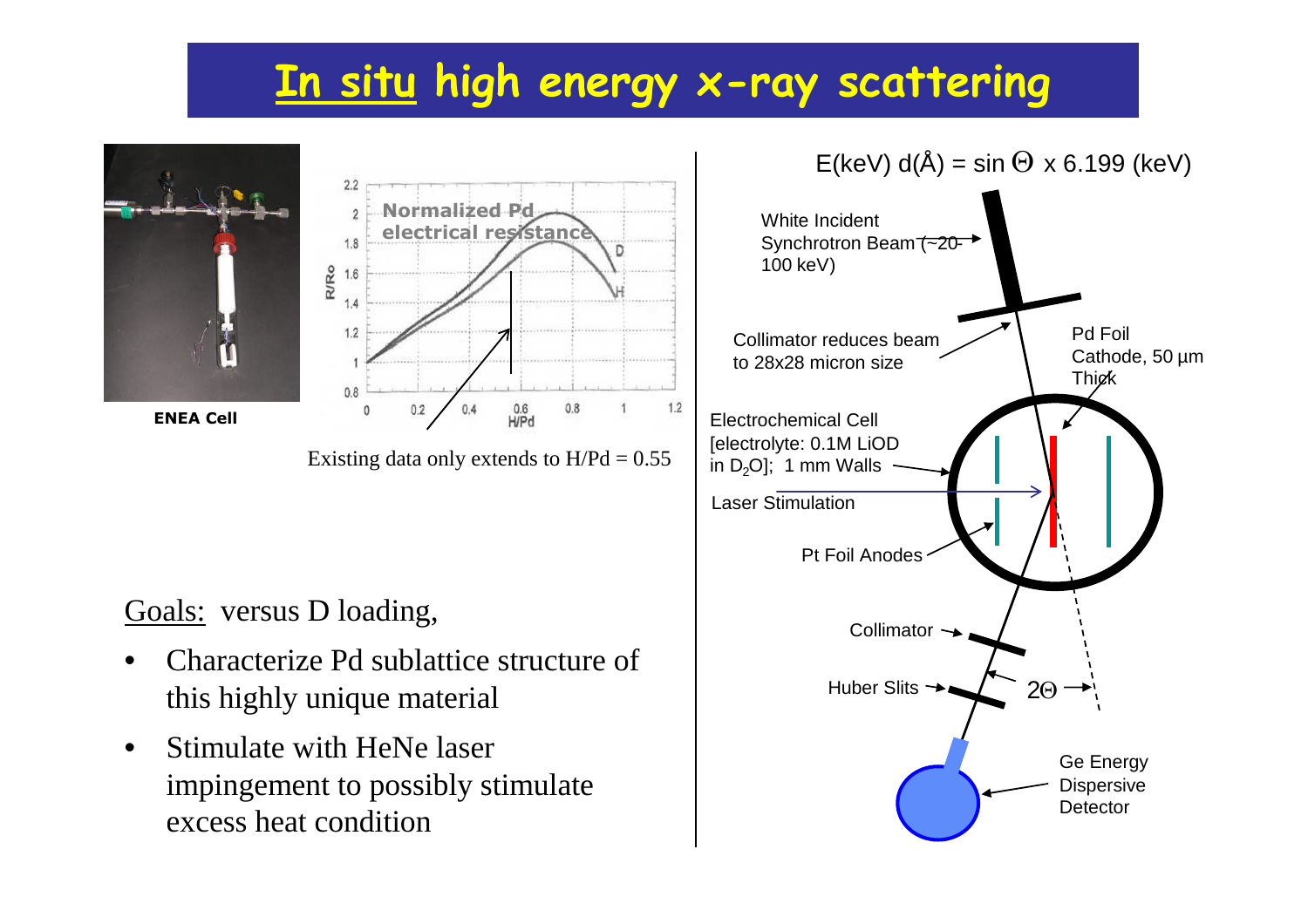# **In situ neutron scattering**





\*Neutron moderation - Neutron scattering length is 9X larger in  $D_2O$  than in  $H_2O$ 

Goals: versus D loading,

- Characterize Pd and D sublattice structures of this highly unique material
- Characterize phonons in Pd, D sublattices
- Stimulate with HeNe laser impingement to possibly stimulate excess heat condition

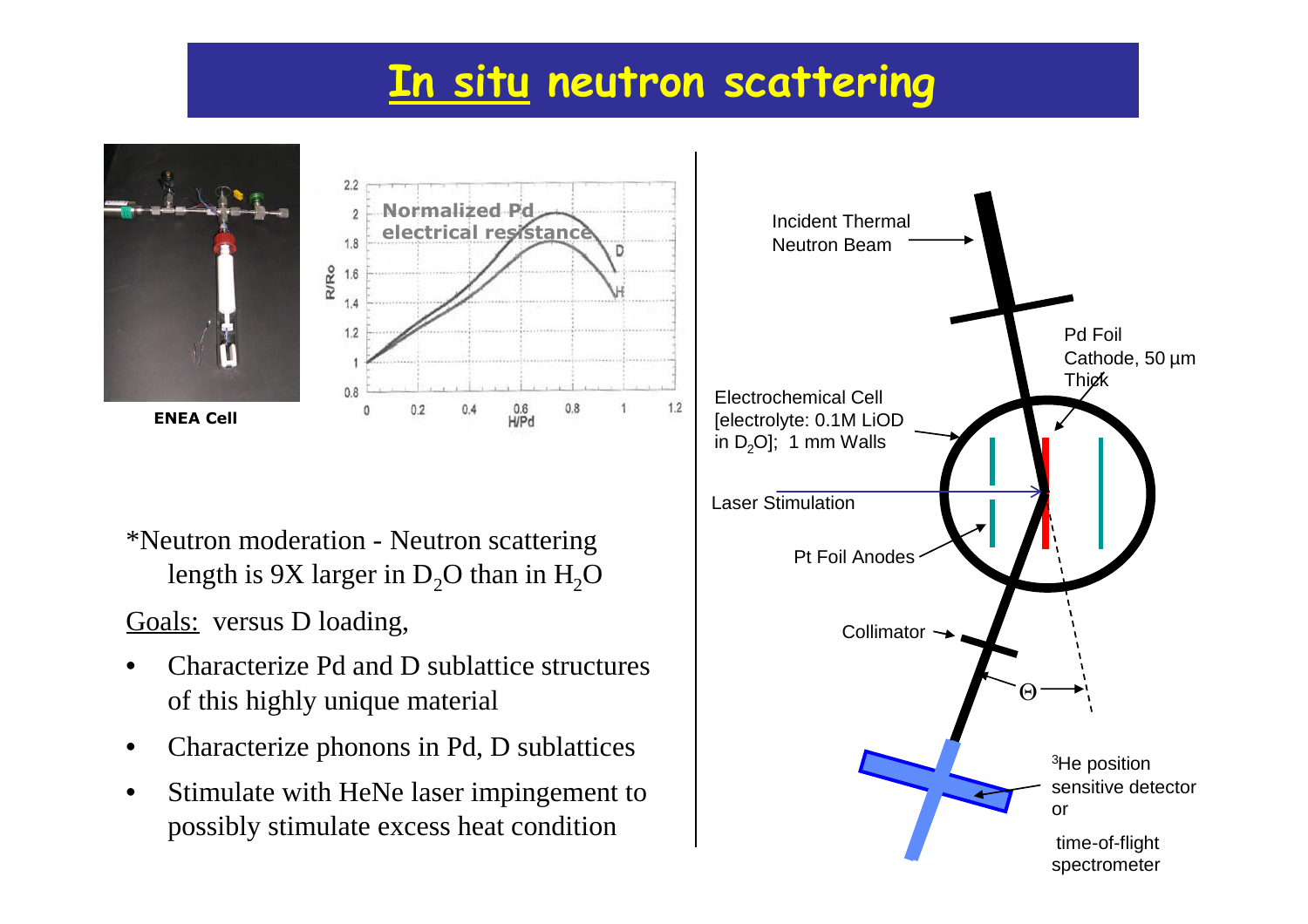# **In situ radioactive isotope spectroscopy**





Isotopes: Co (Electron Capture)& Au (Beta Decay) are soluble in Pd



Goals: versus D loading & laser stimulation,

- Provide simple, gross experiment that might uncover influence of chemistry or lattice effects on:
	- Nuclear decay rate
	- Energy of emitted gamma rays
	- Energy of emitted x-rays

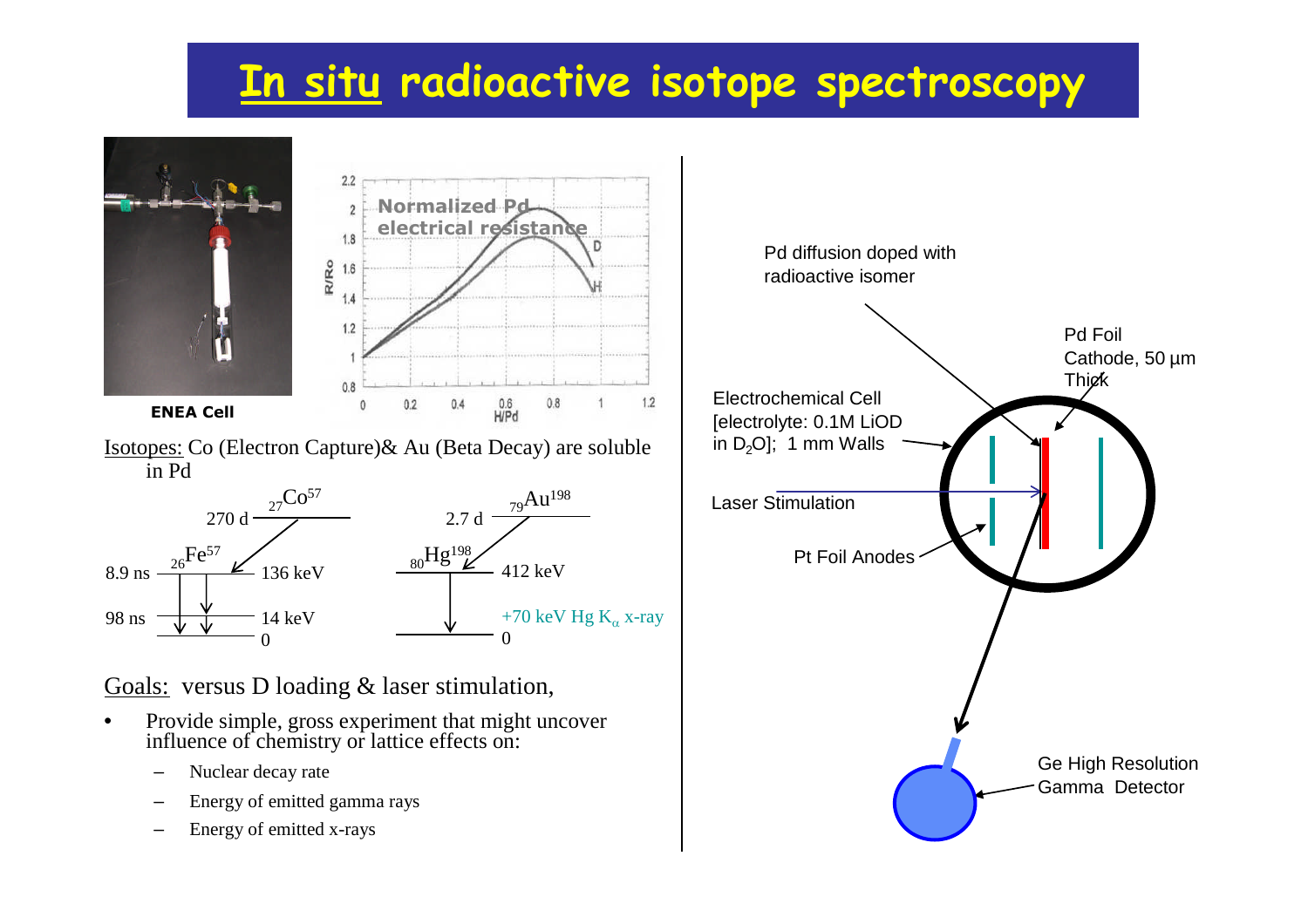# **In situ Mössbauer spectroscopy**



 $2.2$ **Normalized Pd**  $\mathfrak{D}$ **electrical resistance**  $18$ R/Ro 1.6  $1.2$  $0.8$  $\frac{0.6}{H/Pd}$  $1.2$  $0.4$  $0.8$  $0.2$  $\Omega$ 

Isotope:



Goals: versus D loading & laser stimulation,

- Survey effect of H environment on magnetic and/or electric quadrupole hyperfine fields caused by distortion of electron cloud in ns time resolution
- Isomer shift  $\delta$  s-electron distortion
- Magnitude of electric and/or magnetic field at Fe nucleus  $(\Delta E)$



Doppler Velocity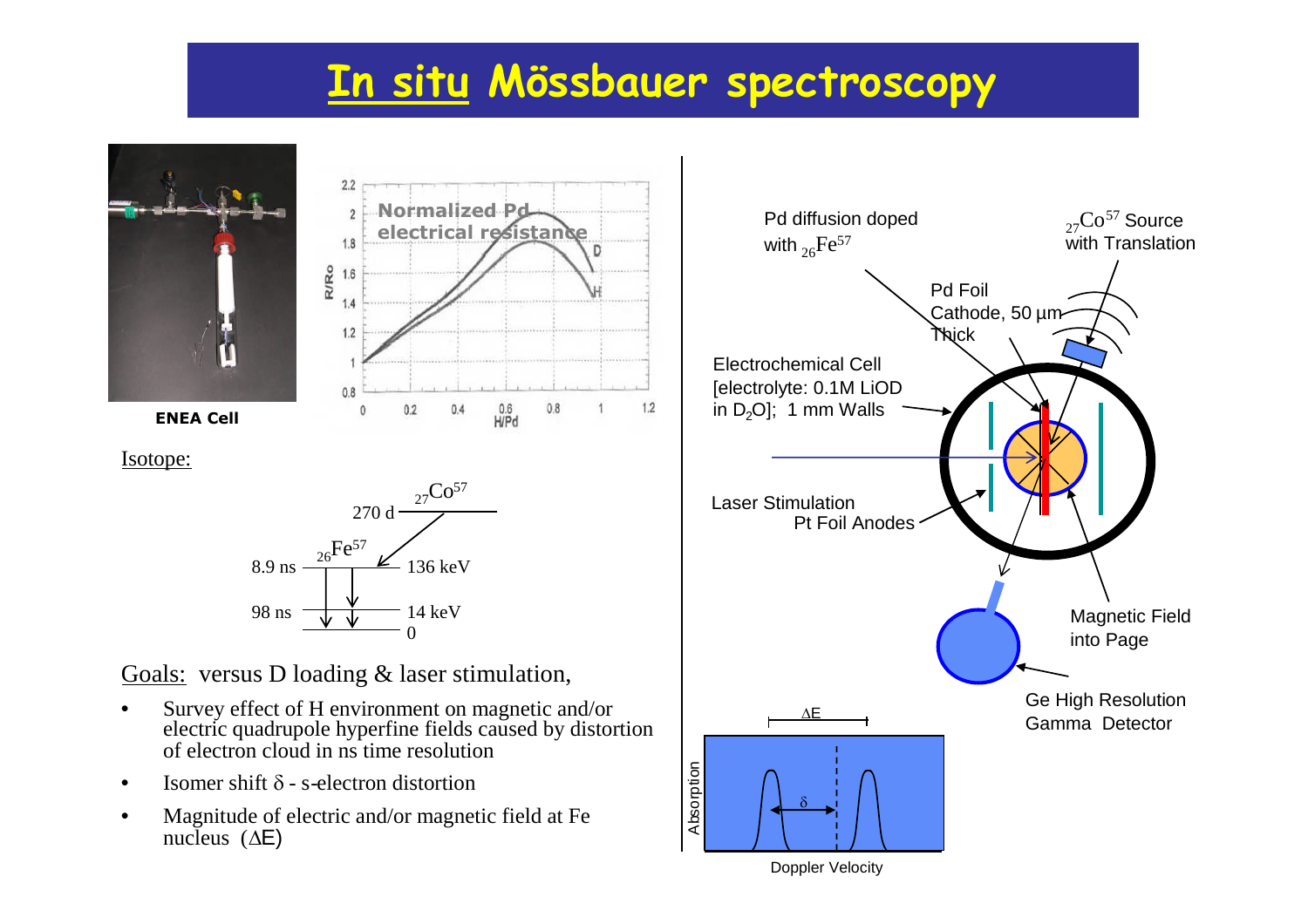# **In situ Perturbed Angular Correlations (PAC)**

 $1.2$ 

 $\overline{D}$ 

 $0.8$ 



**ENEA Cell**

Isotope:



 $2.2$ 

Goals: versus D loading & laser stimulation,

- Get lattice site information on Cd impurity
- Measure Electric field at Cd site



Gamma Energy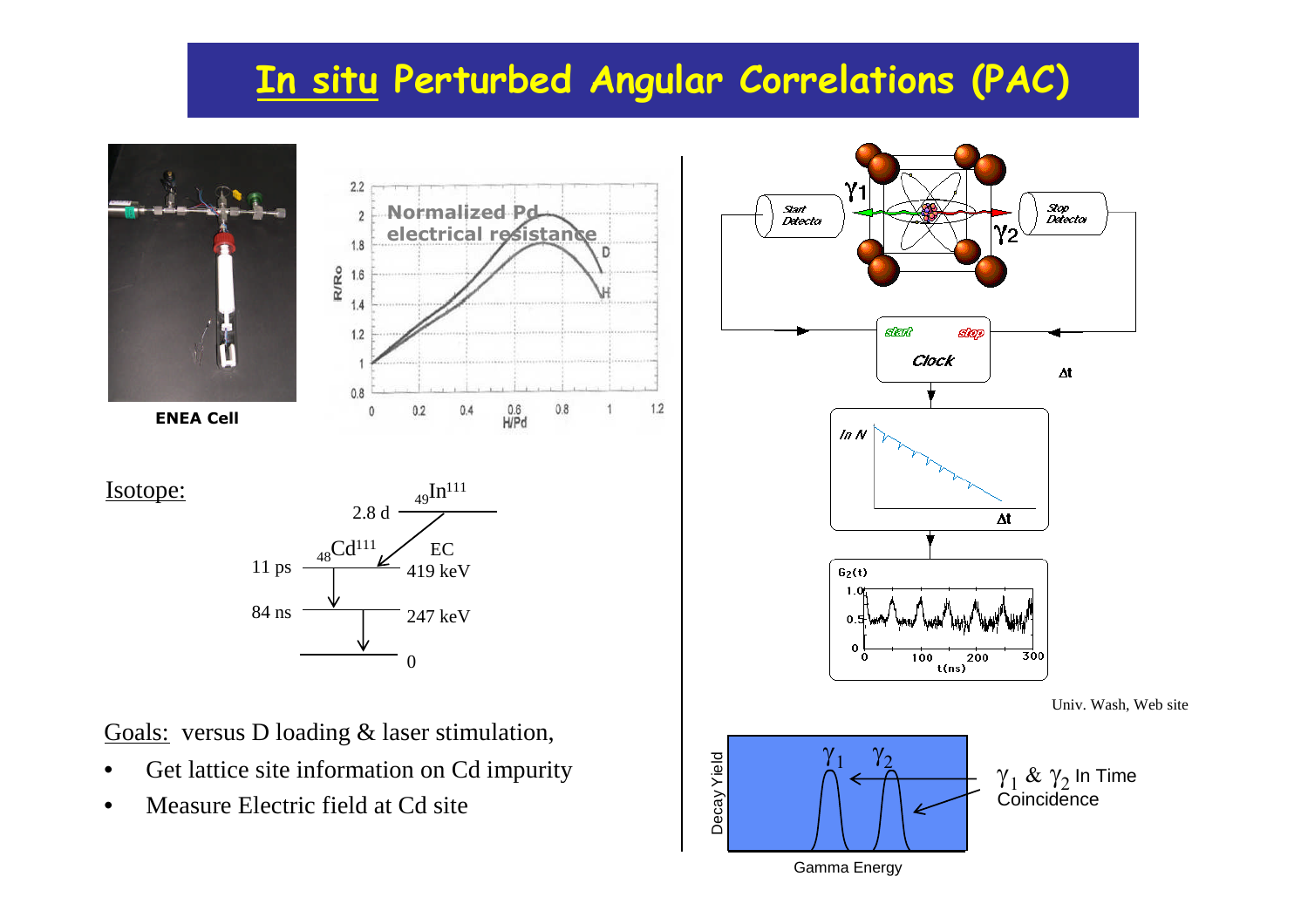# **In situ Nuclear Acoustic Resonance (NAR)**





#### Experiment:

Vary acoustic frequency to natural vibration frequencies of Pd foil and internal friction defect resonances

Goals: versus D loading & laser stimulation,

- Measure any of the previous 5 experimental parameters in and out of acoustic resonance
- Assess interplay of acoustic mode phonons and nuclear alignment/ environment

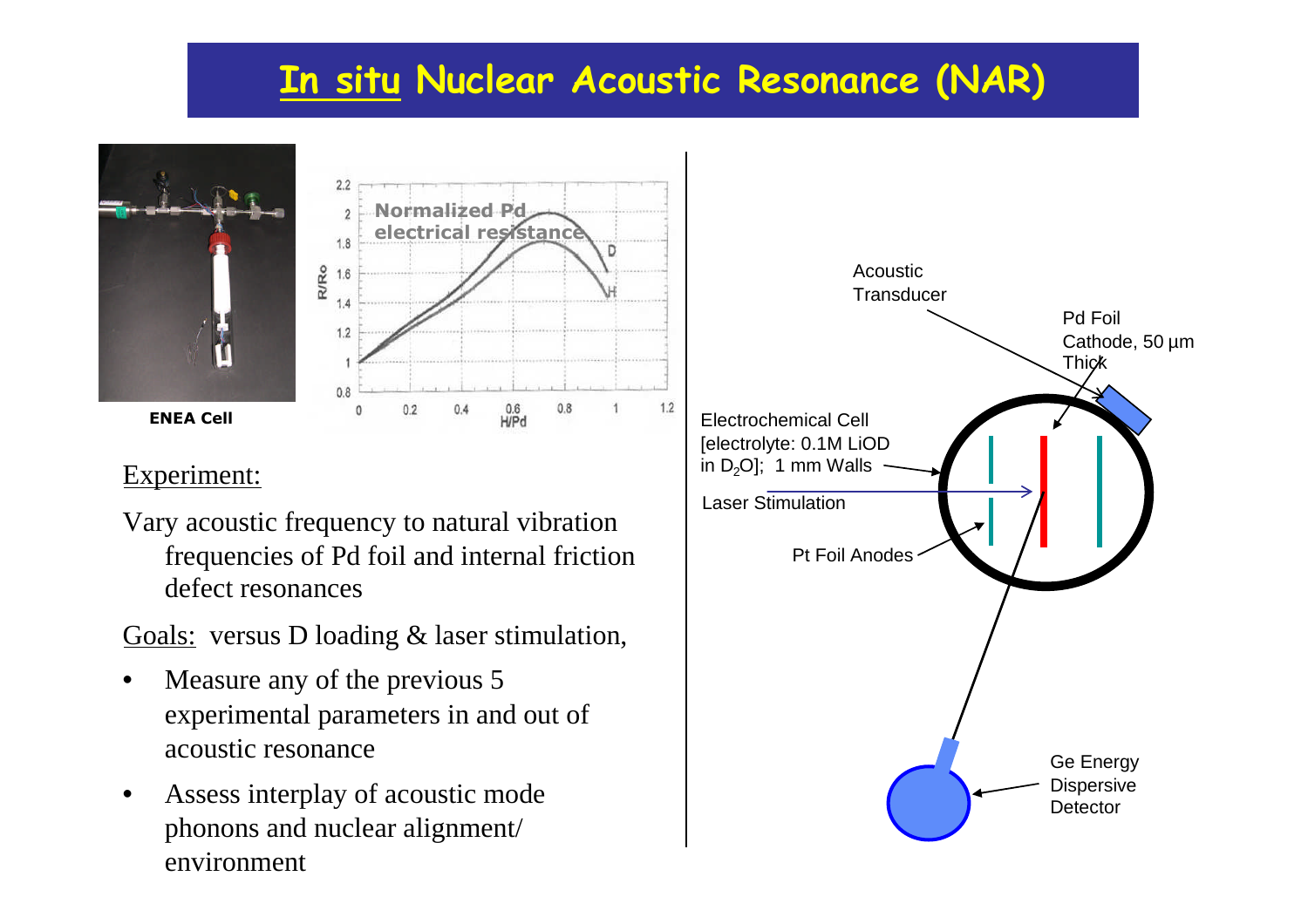## **Summary**

**•These suggested experiments can not be conducted by individuals acting alone or in their garage or basement**

**•These experiments require:**

- **•Sophisticated experimental infrastructure**
- **•Interested participants acting as a team**
- **•Research funding**

**•There is a severe mismatch between the researchers wanting to perform experiments, infrastructure and expertise, and funding availability**